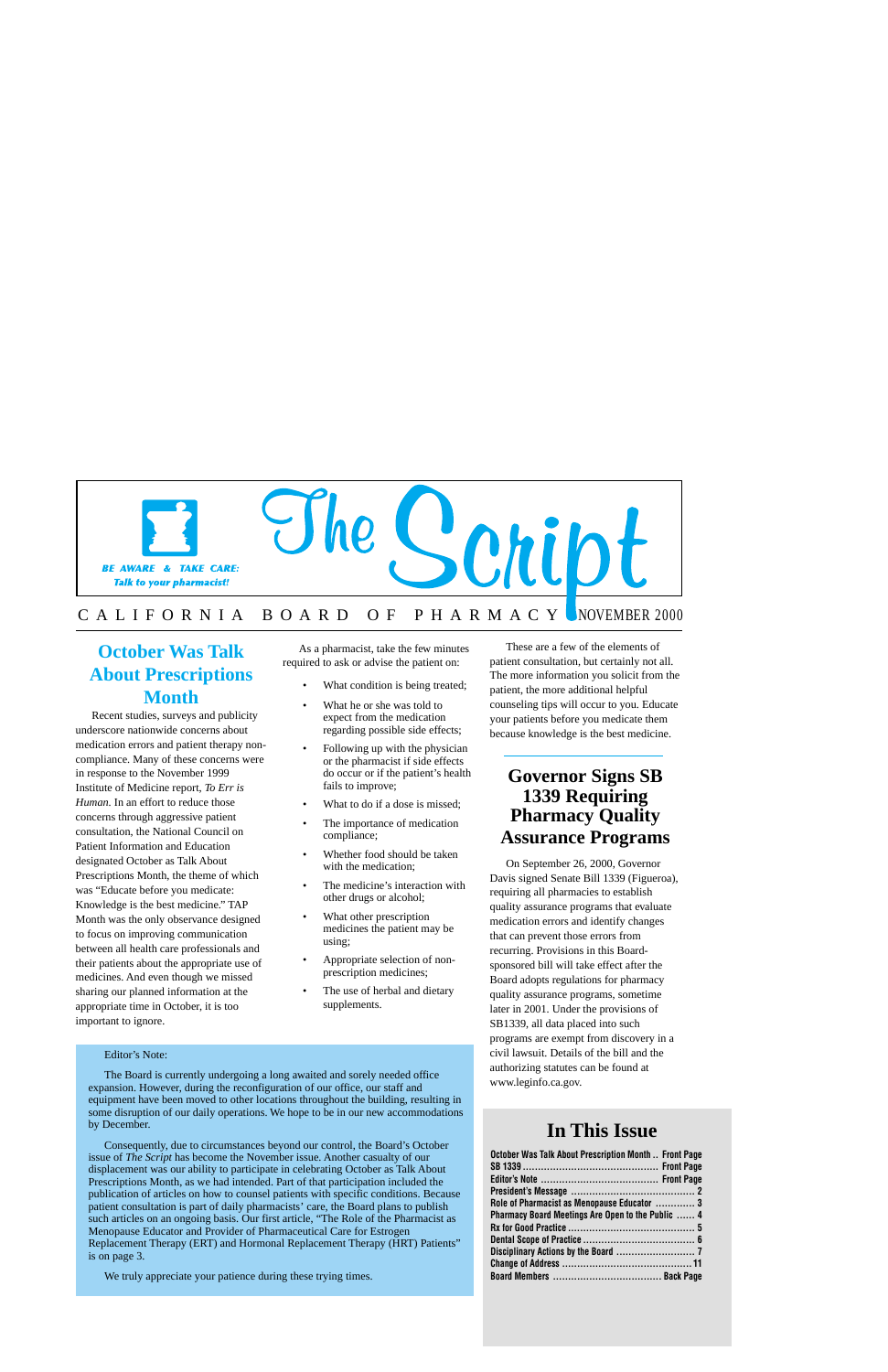

At its July meeting, after lengthy discussion on the continuing and severe statewide (as well as national) shortage of pharmacists, the Board of Pharmacy reiterated its concern over this high priority problem. The Board's Licensing Committee has been directed to create a task force to work with representatives of the profession, pharmacies, and schools of pharmacy, to seek solutions to California's increasing manpower shortfall. The first meeting will be January 23, 2001—see page 4.

In July, a number of "horror" stories were heard, regarding an inability to hire pharmacists in many areas of the state, particularly in—but not solely limited to—rural and non-metropolitan area pharmacies, and in both chains and independent pharmacies. Among questions asked by those in the audience was what the Board of Pharmacy might do to ease the problem. Suggestions were made that the Board might consider giving more than two exams per year, administering the exam before graduation, and releasing the exam scores sooner.

The exam cannot be administered before graduation because graduation from a school of pharmacy is required for taking the exam. The licensing examination dates, now held each June and January, are set to occur shortly after graduation dates in California.

Others inquired about reciprocity with other states. California does not have a reciprocal arrangement with other states, and does not accept passage of the multiple-choice NAPLEX (North

# **President's Message By Robert H. Elsner President, Board of Pharmacy**

American Pharmacist Licensure Examination) for licensure here. Even if the NAPLEX were accepted for reciprocity in California, applicants would still be required to pass an examination on state pharmacy law, and most likely an essay section as well. The Board reviews the NAPLEX and potential reciprocity periodically and will continue to explore this approach.

In response to concerns that the Board's subsequent licensing of the successful candidates has been delayed, I can report that the Board licensed more than 400 new pharmacists within the first nine days of releasing the scores in August. At this writing, a total of 525 (of the 606 who passed the June 2000 exam) have been licensed, and those remaining may have incomplete files that preclude immediate licensure. However, despite an infusion of the newly licensed pharmacists this summer, the shortage remains, with no immediate relief in site.

A recent article on the pharmacist shortage in a Southern California newspaper reported that some chain drug stores are offering new pharmacy graduates "as much as \$24,000 in cash signing bonuses, as they look to Canada and South Africa for new hires." The article stated that the problem is industrywide, adding: "Even with the temptation of cash bonuses and new cars, drugstore chains still can't fill pharmacist voids..." While such incentives may appear attractive, pharmacists perhaps base their choices more on better work environments than perks.

Other reasons for the pharmacist shortage in California might include housing costs. With median home prices as much as \$300,000 and higher in some areas, a young pharmacy graduate with possible college expense debt, may not be able to afford this state's housing. This is

also true for potential out-of-state pharmacists, who are stunned by the "sticker shock" of California housing.

Another factor is that some pharmacists (and their spouses/families) do not want to live in rural or nonmetropolitan areas, particularly if they are accustomed to "big city" life. Even lower housing costs are not always enough incentive to lure and keep some people. The medical profession learned this some years ago with the severe "rural physician shortage." Communities were even underwriting the medical education of some medical students, in exchange for a multiple year commitment to practice in that community following graduation and licensure. Even then, it did not always work out, and many physicians "bought out" their commitments and left. For some, they simply could not adapt to the "small town" atmosphere. Others were pressured by spouses who missed cultural and entertainment opportunities that didn't exist where they were living. The medical profession learned, and studies verified, that the most likely physician to practice—and stay—in a small town or rural setting was the man or woman who had previously lived or grown up there.

There are no magic answers to why there is a pharmacist shortage and how to resolve it, but the Board is committed to working with the profession and others (including representatives of community pharmacies, chain drug stores, pharmacy schools, and other governmental agencies) toward resolving the pharmacist shortage. We welcome your comments.

Reminder: Meetings of the Board of Pharmacy are public, open meetings. They are held quarterly (and more often when necessary) in major population centers around the state. The meeting dates and locations are published in each of the Board's newsletters. For more specifics, refer to the Board's website: [www.pharmacy.ca.gov.](www.pharmacy.ca.gov) Pharmacists and other interested persons are welcome to attend and express their concerns and suggestions.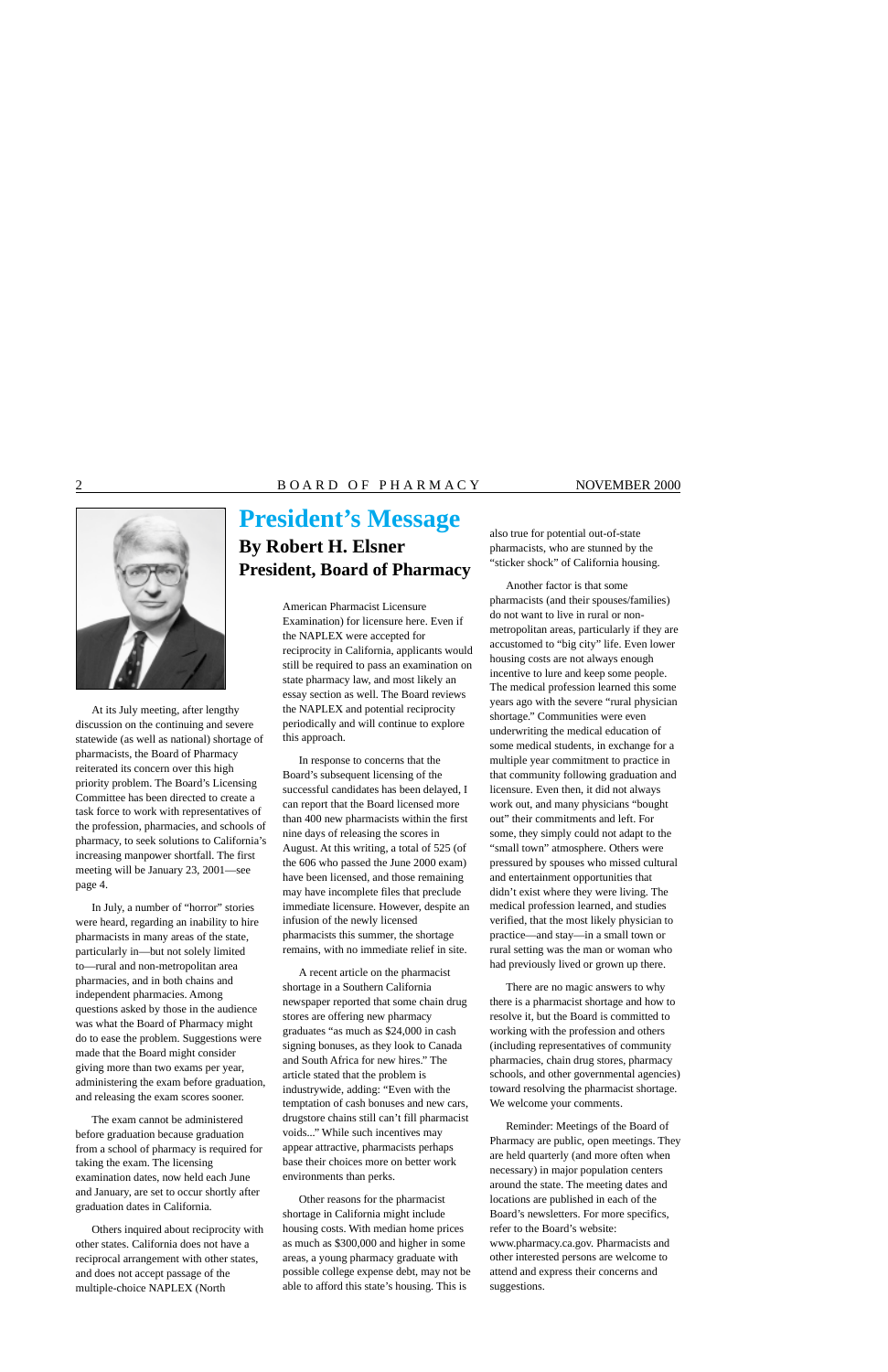# **The Role of the Pharmacist as Menopause Educator and Provider of Pharmaceutical Care for Estrogen Replacement Therapy (ERT) and Hormonal Replacement Therapy (HRT) Patients**



**By** and **and Ronald J. Ruggiero, Pharm.D.**<br> **Clinical Professor**<br> **Ronald J. Ruggiero, Pharm.D.**<br> **Ronald J. Ruggiero, Pharm.D.**<br> **Ronald J. Ruggiero, Pharm.D. Clinical Professor Women's Health Specialty Resident Departments of Clinical Pharmacy and <br>
Obstetrics, Women's Health<br>
Women's Health Gynecology and Reproductive Sciences UCSF Schools of Pharmacy and Medicine** 

The number of women in the U.S. over 55 years of age is expected to reach 31.2 million and by the year 2020, the size of the group is estimated to be 45.9 million. Because of the sheer number of perimenopausal and postmenopausal women with concerns about whether or not to take estrogen replacement therapy (ERT, estrogen alone) or hormonal replacement therapy (HRT, estrogen plus a progestin) with or without androgen replacement, the pharmacist's role as menopause educator and provider of pharmaceutical care is approaching paramount importance.

A primary goal as menopause educator and pharmaceutical care provider is to increase compliance and adherence to hormone therapies, so it is crucial for pharmacists to properly counsel patients on the use of ERT/HRT as well as managing side effects. When the patient presents her first ERT/HRT prescription, the pharmacist should counsel the patient on:

### **Benefits of Compliance**

Reinforce the reasons for and benefits of faithful and regular compliance to the ERT/HRT therapy, unless otherwise indicated by patient's doctor:

- Short term (onset 2-3 weeks)—relief from hot flashes that can cause lack of sleep, vaginal dryness that can result in painful intercourse, mood changes, and possibly improvement of urinary control problems, depression and anxiety.
- Long term—prevention of osteoporosis, cardiovascular disease, and possibly Alzheimer's Disease, colon cancer, tooth loss, and macular degeneration.



**Women's Health** 

### **How to Take the Medication**

ERT/HRT can be taken with or without food at any time of the day, but should always be taken at the same time every day to minimize spotting or breakthrough bleeding that is frequently seen in patients with an intact uterus.

### **Missed Dose**

If the patient misses a dose, she does not need to "double up" the next day, as with the oral contraceptive pills. However, let the patient know that if she misses a pill, there will be an increased chance that she will experience spotting or breakthrough bleeding.

When patients report experiencing abnormal and/ or prolonged cycle bleeding (these can be symptoms of uterine polyps, fibroids or cancer), it is important for the pharmacist to refer the patient to her physician.

### **Drug Interactions**

In addition, the pharmacist should be aware of any drug interactions, such as CYP450 inducers, that would cause a decrease in ERT/HRT levels that can lead to bleeding.

### **Side Effects**

Because estrogens have been known to increase clotting factors, the pharmacist should also counsel on the signs and symptoms of blood clots. These include severe abdominal pain, chest pain, headache, visual disturbances, severe leg pain (ACHES). Other side effects and ways to deal with them are listed in the table below. Reassure the patients that these side effects are temporary and usually last during only the first few cycles of hormone therapy.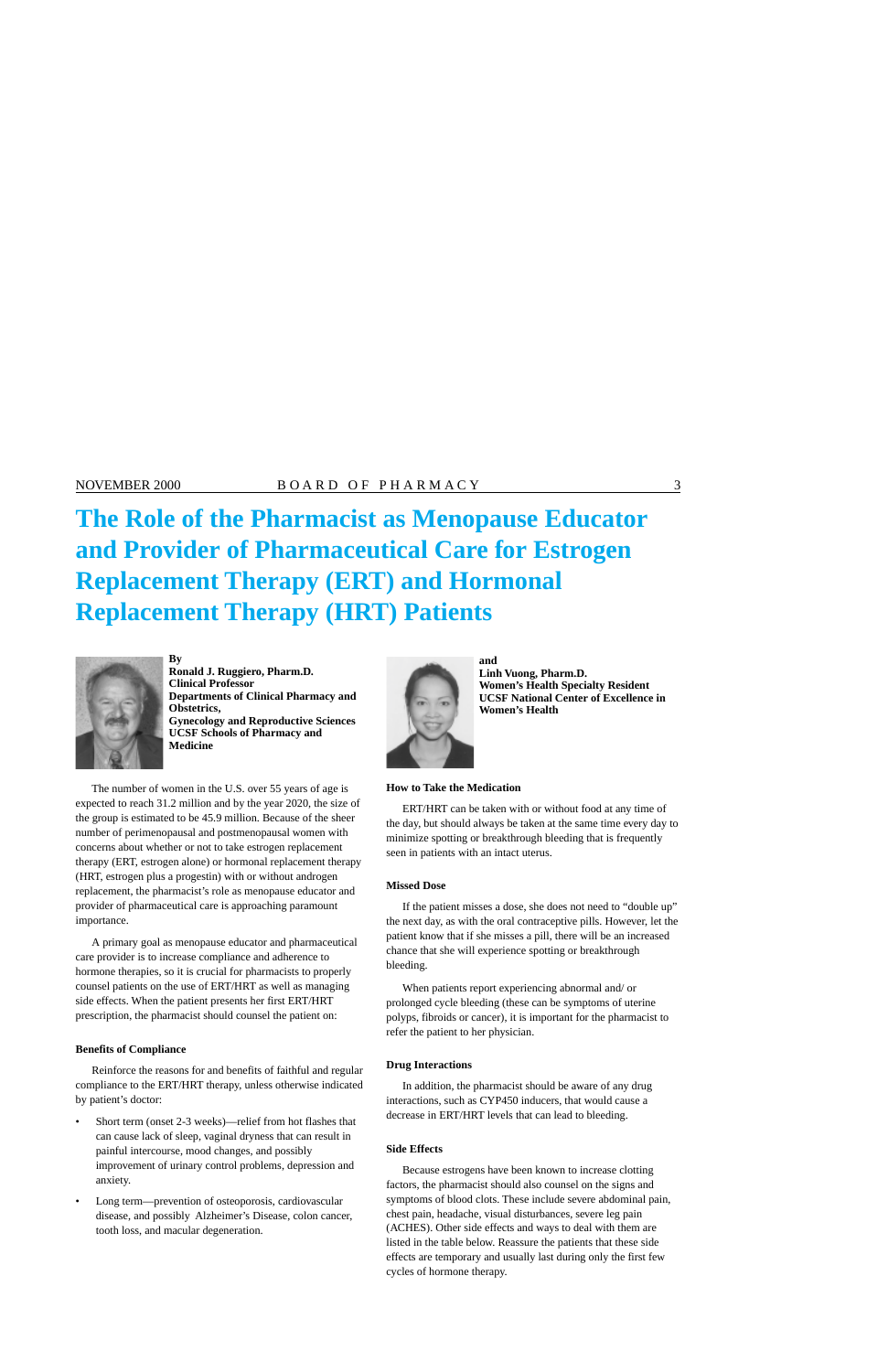Dealing With ERT/HRT Side Effects<sup>1</sup>

| <b>Side Effect</b>                                                        | <b>Strategy</b>                                                                                                                                                                                                                              |
|---------------------------------------------------------------------------|----------------------------------------------------------------------------------------------------------------------------------------------------------------------------------------------------------------------------------------------|
| <b>Bloating</b>                                                           | Restrict salt intake, try an herbal diuretic or a mild<br>prescription diuretic, lower the progesterone dose to<br>a level that still protects the uterus, switch to another<br>progestin or natural micronized progesterone<br>(Prometrium) |
| Weight Gain                                                               | Modify diet, exercise to burn calories and fat as well<br>as build up the body's metabolic rate                                                                                                                                              |
| <b>Breast Tenderness</b>                                                  | Restrict salt intake, lower the estrogen dose, change<br>to another progestin or progesterone, cut down on<br>caffeine                                                                                                                       |
| Headaches                                                                 | Restrict salt intake, reduce dose of oral estrogen,<br>change to an everyday "continuous" dosage<br>schedule, switch to an estrogen patch                                                                                                    |
| Depression                                                                | Change from continuous to cyclic progestin, lower<br>the progesterone dose, switch to another progestin,<br>stop ERT/HRT to see if hormones are the cause                                                                                    |
| <b>Nausea</b>                                                             | Take estrogen tablets at bedtime or with meals,<br>switch to an estrogen patch                                                                                                                                                               |
| Skin Irritation associated<br>with the use of<br><b>Transdermal Patch</b> | Rotate patch sites with each new application, apply<br>1% hydrocortisone cream, if necessary                                                                                                                                                 |

The pharmacist should stress the importance of annual mammograms, gynecologic check ups, proper weight management and exercise. Other issues that may come up with the peri- or postmenopausal patient may be vaginal dryness, decreased libido and alternative therapies. For vaginal dryness, the pharmacist may offer a variety of OTC lubricants. Management of libido may be done with the patient's provider and may include initiation of a combination of esterified estrogens and methyltestoterone (Estratest®), or application of a customprepared prescription product containing 1-2% of testoterone.

Alternative therapies include the use of phytoestrogens, naturally occurring compounds in certain plants, herbs, and seeds that are similar in chemical structure to estrogen and /or produce estrogen-like effects<sup>1</sup>. Sources of phytoestrogens include soy foods like tofu, tempeh, soy milk, or roasted soy nuts, lignans in cereals and vegetables, coumestans found in sunflower seeds,

bean sprouts, and isoflavones found in legumes and soybeans. If the patient is unable to tolerate ERT/HRT, the pharmacist may recommend these products to help with hot flashes and other menopause effects.

For further information regarding menopause, the pharmacist may refer to the North American Menopause Society (NAMS)'s web page at [www.menopause.org.](www.menopause.org) In addition, NAMS is offering a certificate program in menopause counseling for pharmacists and other healthcare professionals.

### **Reference:**

North American Menopause Society (NAMS). Menopause Guidebook, 1999



### **Pharmacy Board meetings are open to the public**

In accordance with its strategic plan, the Board formed committees to address issues related to meeting the plan's objectives. To share the various committee goals, activities and accomplishments with the public, a portion of each Board meeting will be devoted to one of the committees and open for public comment. The Public Communication & Education Committee will present a report on its current and proposed activities at the January 2001 Board meeting. These meetings are open to the public.

The next two meetings will be held:

### **January 24–25, 2001 Sheraton Gateway Hotel at LAX Los Angeles**

Prior to the Board meeting, a task force seeking solutions to the pharmacist shortage, will hold its first meeting at the Sheraton Gateway Hotel on January 23, 2001. Members of the pharmacy profession, consumers and all interested parties are invited to participate. If you cannot present your comments in person, your written comments will be reviewed and considered if received at the Board office at least seven days prior to the meeting. Comments may also be mailed or faxed to the Board at (916) 327-6308.

### **April 25–26, 2001 400 R Street, Room 1030 Sacramento**

Agendas are posted on our website (<www.pharmacy.ca.gov>and click on About the Board) prior to each meeting or you may call the Board at (916) 445-5014.

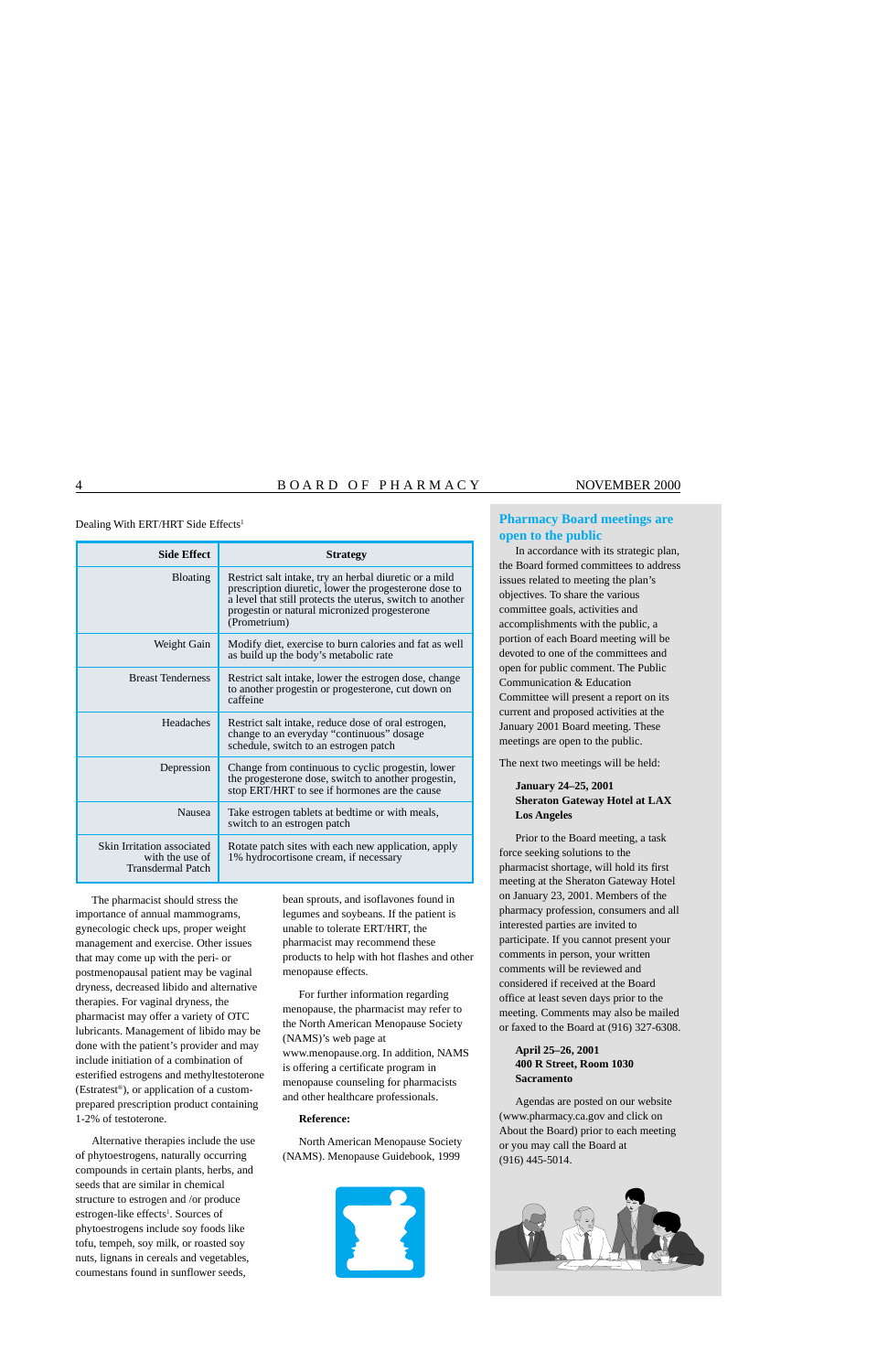# **Rx for Good Practice** that advises pharmacists not to return drug products to their stock once they have

In day-to-day pharmacy practice, unusual situations sometimes occur, generating questions. So to help our licensees with questions whose answers may or may not be found in the pharmacy law book, "Rx for Good Practice" will be featured in each issue of *The Script.* If you have a question you would like to see answered in this column, please fax your question to "The Script" at (916) 327-6308 or e-mail it to the editor at [hope\\_tamraz@dca.ca.gov.](mailto:hope_tamraz@dca.ca.gov)

### **CORRECTION**

 Our first order of business is to thank all of those who called and e-mailed the editor about the errors regarding Percocet prescriptions in this section of the July 2000 newsletter. In that article, Percocet was reported to contain hydrocodone, which is incorrect—the correct ingredient is oxycodone.

The article also contained the DEA policy statement listing changes a pharmacist may make on a Schedule II prescription. The case in point was Percocet prescriptions with no strength noted. (Because Percocet previously was manufactured in only one strength—there are now four—prescribers frequently fail to enter the proper strength on the prescription.) The statement stated that the pharmacist could enter the proper strength on the prescription after conferring with the prescriber. However, and most importantly, the article failed to advise that while federal regulations may allow such additions to a Schedule II prescription, California statutes do not at least not until January 1, 2001.

Currently, section 11164 of the California Health & Safety Code requires Schedule II prescriptions to be "...wholly written in ink or indelible pencil in the handwriting of the prescriber...," and the only change a pharmacist may make to a Schedule II prescription is to add the patient's address. Since California law is the more restrictive, California law prevails.

However, AB 2018 (Thomson, Runner and Migden, Statutes of 2000) was just enacted and changes California's triplicate laws, effective January 1, 2001. This bill

amends section 11164 of the Health & Safety Code to permit a pharmacist to correct any error after conferring with the prescriber and receiving the prescriber's authorization. The prescriber must also fax or mail a corrected prescription to the pharmacy within seven days. Additionally, only the date and the physician's signature must, after January 1st, be in the handwriting of the prescriber in indelible pencil or ink; the rest of the prescription can be printed, typed, or written in someone else's hand. Details of the requirements and exact language of the statute will be published in the January 2001 *The Script.* 

The editor regrets the confusion this article caused, but does note she was simply six months premature!

**Q What is the difference between a faxed prescription and an electronic data transmission, and what about electronic data transmissions that come out of the pharmacy's fax machine?** 

**A**A fax or facsimile is a picture of an actual prescription written on a prescriber's pad, and such faxed prescriptions for Schedule III, IV or V controlled substances are permitted under both state and federal law.

An electronic data transmission order, like an e-mailed message, is not permitted for a Schedule III, IV or V controlled substances. Electronic data transmission orders that are sent directly to the pharmacy and print out through the pharmacy's fax machine are not permitted—even though they appear to be faxed because federal regulations define a faxed order as a copy of the original, signed prescription. Nor does an electronic signature overcome that federal limitation.

## **Q Where is it stated in the regulations that a pharmacist may not accept dispensed drugs back from the consumer?**

**A**There are no California regulations that address this question. Instead, we refer to the FDA's Compliance Policy Guideline 7132.09

been out of the pharmacist's possession. It describes this action as a dangerous practice because the pharmacist would no longer have any assurance of the strength, quality, purity or identity of the products.

The pharmacist or doctor dispensing a drug is legally responsible for all hazards of contamination or adulteration that may arise, should they mix returned portions of drugs to their shelf stocks. There have been cases where drugs returned by patrons and subsequently resold by the pharmacist were responsible for injuries.

The pharmacist, depending on store policy, may accept the drug back from the consumer, but upon doing so must hold the drug for destruction, not resale.

## **Q How long is a prescription valid once the prescriber has died?**

A Nothing in the Business & Professions Code addresses the length of time that a prescription is valid once the prescriber has died. The pharmacist, therefore, must use his or her professional judgment before dispensing such a prescription.

If the pharmacist is aware that the prescriber has died, and if the patient has seen a new physician, the pharmacist can contact the physician for a new prescription. If the patient does not have a new physician, the pharmacist may contact the physician who has assumed the practice of the deceased physician for a new prescription.

If presented with a refill prescription written by a physician who is known to be deceased, the pharmacist should follow the guidance of section 4064 of the Business and Professions Code and his or her professional judgment in refilling the prescription.

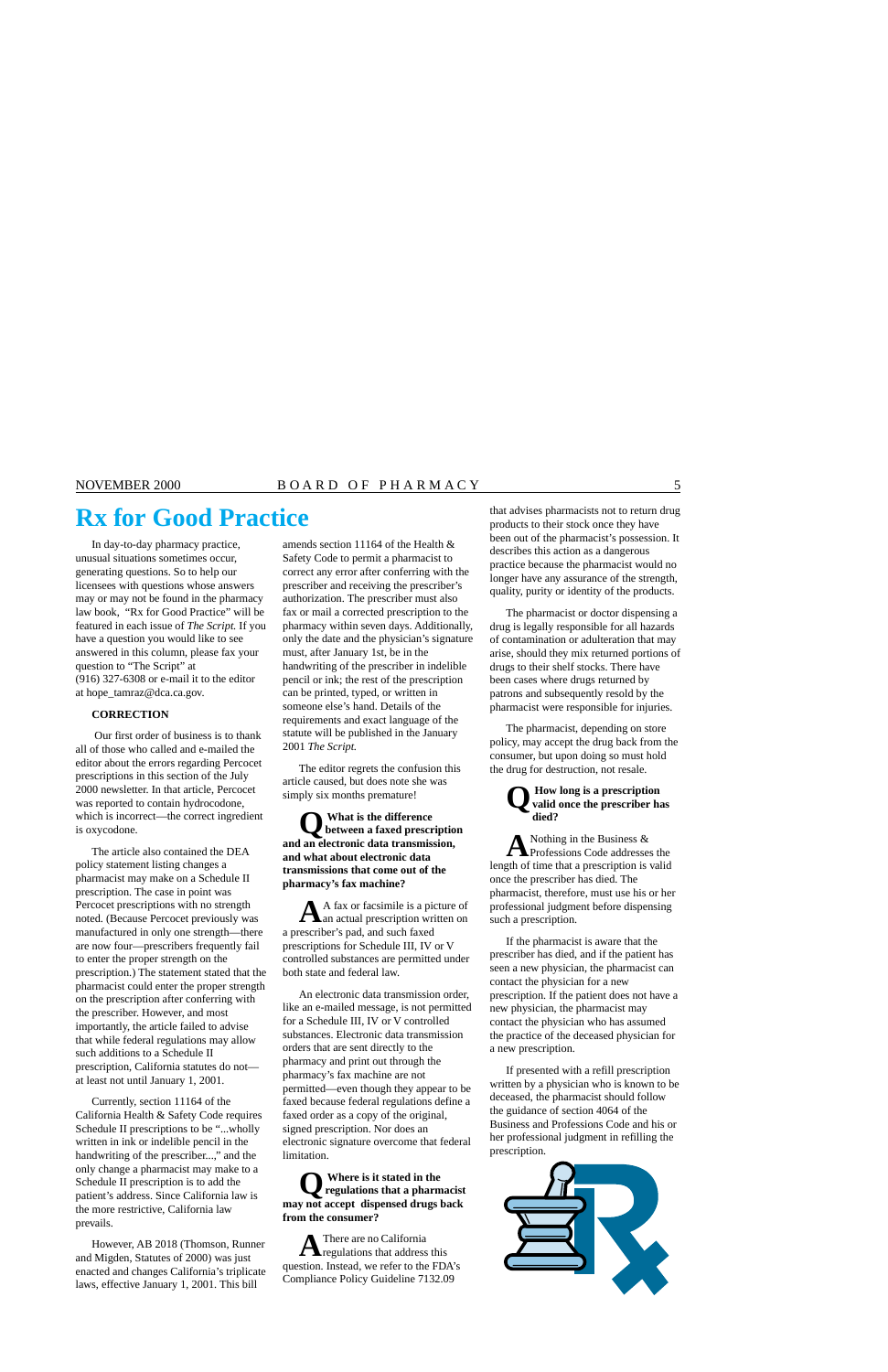# **Dental Scope of Practice**

The professional collaboration of the pharmacist and dentist is essential to the provision of good pharmaceutical care, but at times becomes strained as dentists use new methods of treatment, and pharmacists strive to satisfy their statutory obligation to dispense only those medications within the prescriber's scope of practice. Some dentists believe that possession of a dental license and a DEA permit entitles them to prescribe any and all drugs. However, section 1625 of the Business & Professions Code limits dental practice to the diagnosis and treatment of dental-related conditions. Dentists are permitted to prescribe and pharmacists are obligated to dispense only the drugs that are used within a dentist's scope of practice.

Dentists should not be prescribing for patients who are not under their treatment for a dental condition, and dentists may not, just because they are treating a patient for a dental condition, prescribe drugs to that patient for conditions unrelated to dentistry. Any time a pharmacist is presented with a prescription written by a dentist and which appears to be, or may be, outside the scope of practice of a dentist, the pharmacist must contact the prescriber to validate the prescription. Section 1761(a) of the Business & Professions Code states: "No pharmacist shall compound or dispense any prescription which contains any significant error, omission, irregularity, uncertainty, ambiguity, or alteration." The regulation goes on to direct the pharmacist to contact the prescriber on receipt of such a prescription.

The scope of practice under any prescriber's practice act must be interpreted in light of ever-changing knowledge, treatments and new drugs. Additionally, treatments rendered on or directly affecting one part, system or organ of the body may have a beneficial impact on another part, system or organ of the body. The prescribing of antibiotics for dental infection is obviously within dentistry's scope of practice. Dental practice now includes the treatment of various neuralgias with drugs such as carbamazepine. A dentist's office emergency kit may contain drugs such as diazepam, nitroglycerin, or diphenhydramine. When general anesthesia is being administered, a full complement of emergency drugs is required. Anti-inflammatory drugs are often used to control pulpal inflammation after a filling, crown, or root canal. There are times when corticosteroids are used to control post-operative swelling. This list is not all inclusive, and it follows that pharmacies should support dentists by stocking the appropriate medications to provide quality dental treatment.

But the prescribing of diuretics, cholesterol-lowering agents, blood pressure medication, birth control pills, and many other pharmaceuticals is not commonly seen as related to the practice of dentistry. A pharmacist may understandably need additional information to verify, as required by law, whether the prescribed drug is intended to treat a dental-related condition.

The primary rule to follow is that upon receiving a prescription from a dentist for a drug that is not usually related to dental practice, the pharmacist must contact the dentist and ask what its indicated use is. If the pharmacist, considering all the circumstances and exercising his or her professional judgment, is not satisfied the drug is intended for a dental condition, the pharmacist should decline to dispense the prescription.

In assessing the propriety of a prescription, pharmacists should also remember that dentists must not attempt to fill their own and their family's various drug needs by writing prescriptions for controlled substances for themselves or their families for conditions that are unrelated to dental treatment. And selfmedication with controlled substances, even for a dental condition, is prohibited by section 11170 of California's Health & Safety Code.

The laws and professional standards governing the practice of dentistry and pharmacy give both dentists and pharmacists responsibility for proper prescribing and dispensing of drugs for dental patients. Dentists, of course, have the duty to diagnose and treat, including the use of pharmaceuticals, but pharmacists also have the obligation, when they receive an order, to be aware of possible anomalies. Is the prescription appropriately or correctly written? As to scope of practice of dentists and other practitioners with a limited scope of practice, is the prescriber acting within the scope of his or her practice? Pharmacists also have a corresponding responsibility to assure that prescriptions for controlled substances are dispensed for legitimate medical purposes within the prescriber's scope of practice (according to both section 1306.04 of Title 21 of the Code of Federal Regulations and section 11153(a) of the Health & Safety Code).

Communication between a prescribing dentist and the dispensing pharmacist, including discussions of the basis for unusual or innovative prescriptions, is vital and will help to facilitate and improve the care of patients and protect the health of the people of California.

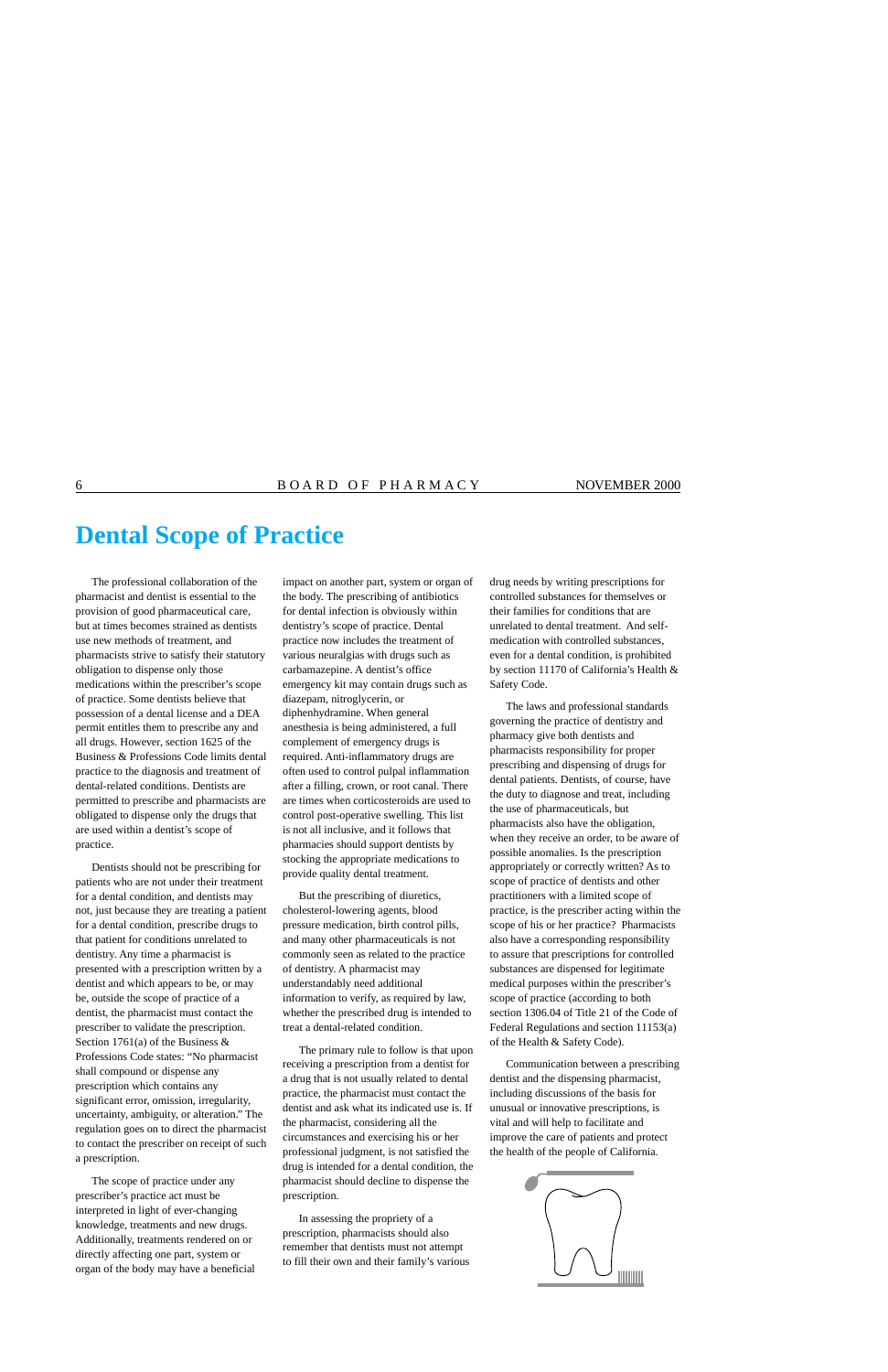# **Disciplinary Actions by the Board** costs, plus probation monitoring costs.

## **Explanation of Disciplinary Language**

1. *Revoked* means the license is canceled, voided, annulled, rescinded. The right to practice or operate a Board of Pharmacylicensed business is ended.

2. *Revoked, stayed; 60 days' suspension; three years' probation—* "Stayed" means the revocation is postponed or put off. Professional practice or operation may continue so long as the licensee complies with specified probationary terms and conditions, which in this example includes 60 days' actual suspension from practice or operation. Violation of probation may result in the lifting of the stay and the implementation of the stayed revocation.

3. *Stipulation* indicates a form of negotiation where the case is settled prior to hearing (similar to an "out-of-court settlement" in civil court).

4. *Voluntary Surrender of License—*The licensee returns his or her license to the Board, subject to specific conditions of surrender and acceptance by the Board.

5. *Effective* indicates the date the disciplinary decision goes into operation.

6. *Statement of Issues* refers to the initial or accusatory pleading (filed by the Board) which initiates the administrative procedure for denial of licensure to an applicant.

7. *Letter of Reprimand (or Reproval)* is a public document reproving a licensee for violations of Pharmacy Law.

### **PHARMACISTS/PHARMACIES**

### **DEWANE C. McCONNELL, RPH 35655, Oroville, CA**

**Violation:** Being convicted of a crime substantially related to the qualifications, functions or duties of a pharmacist; using alcoholic beverages in a manner which impaired his ability to conduct pharmacy practice safely.

**Action:** Revoked

**Effective:** November 4, 1999

### **BENJAMIN FRIEDMAN, RPH 32509, Agoura Hills, CA**

**Violation:** For purposes of settlement only, respondent admitted to failing to keep records of acquisition on premises and available for inspection during business hours.

**Action:** Revoked, stayed; one year's probation; pass law exam; share with RPH Sid Chakravarti payment of \$6,297 in costs, plus probation monitoring costs. **Effective:** January 5, 2000

### **SID CHAKRAVARTI, RPH 40811, Calabasas, CA**

**Violation:** For purposes of settlement only, respondent admitted to failing to keep records of acquisition on the premises and available for inspection during business hours; failing to provide patient consultation; and failing to package prescription drugs in child-proof packaging.

**Action:** Revoked, stayed; three years' probation; pass law exam; share with RPH Friedman payment of \$6,297 in costs, plus probation monitoring costs. **Effective:** January 5, 2000

### **CHAM-DOAN DUONG, RPH 31631, Fremont, CA, and LA ROSA PHARMACY, PHY 32421, San Jose, CA**

**Violation:** Respondents contest the charges and allegations, but stipulate that if proved would be cause for discipline against the licenses.

**Action:** RPH—Revoked, stayed; 180 days' suspension; three years' probation; pass law exam; payment of \$3,865 in

PHY—Revoked, stayed 90 days to allow for sale of pharmacy. **Effective:** January 5, 2000

### **MICHAEL MIN CHANG, RPH 32498, Monterey Park, CA and HALLIBURTON PROFESSIONAL PHARMACY, PHY 36283, Hacienda Heights, CA**

**Violation:** For purposes of settlement only, respondents admitted to providing dangerous drugs without valid prescriptions; failing to maintain accurate records of dangerous drugs; failing to maintain the pharmacy in a clean and orderly fashion; failing to use education, training and experience as a pharmacist. **Action:** RPH—Revoked, stayed; 60 days' suspension; three years' probation; payment of \$4,500 in costs, plus probation monitoring costs. PHY—Revoked, stayed 90 days to allow for sale of pharmacy. **Effective:** April 5, 2000

### **LAYNE KILPATRICK, RPH 42675, Paso Robles, CA and OLDE TOWNE DRUG, PHY 41082, Paso Robles, CA**

**Violation:** For purposes of settlement only, respondents admitted to filling prescriptions with generics while billing for brand name drugs and failing to have invoices for purchases of a dangerous drug for a specific audit period. **Action:** RPH—Revoked, stayed; 30 days' suspension; three years' probation; share with the PHY payment of [\\$5,327.50](https://5,327.50) in costs, plus probation monitoring costs. PHY—Revoked, stayed; three years' probation; share with the RPH payment of [\\$5,327.50](https://5,327.50) in costs.

**Effective:** April 5, 2000

### **KAISER FOUNDATION HOSPITAL PHARMACY NO. 251, HSP 39643, Panorama City, CA**

**Violation:** For purposes of settlement only, respondent admitted to having a pharmacist at Kaiser who stole controlled substances for personal use to such an extent that it impaired the ability to practice pharmacy.

*See Disciplinary Actions, Page 8*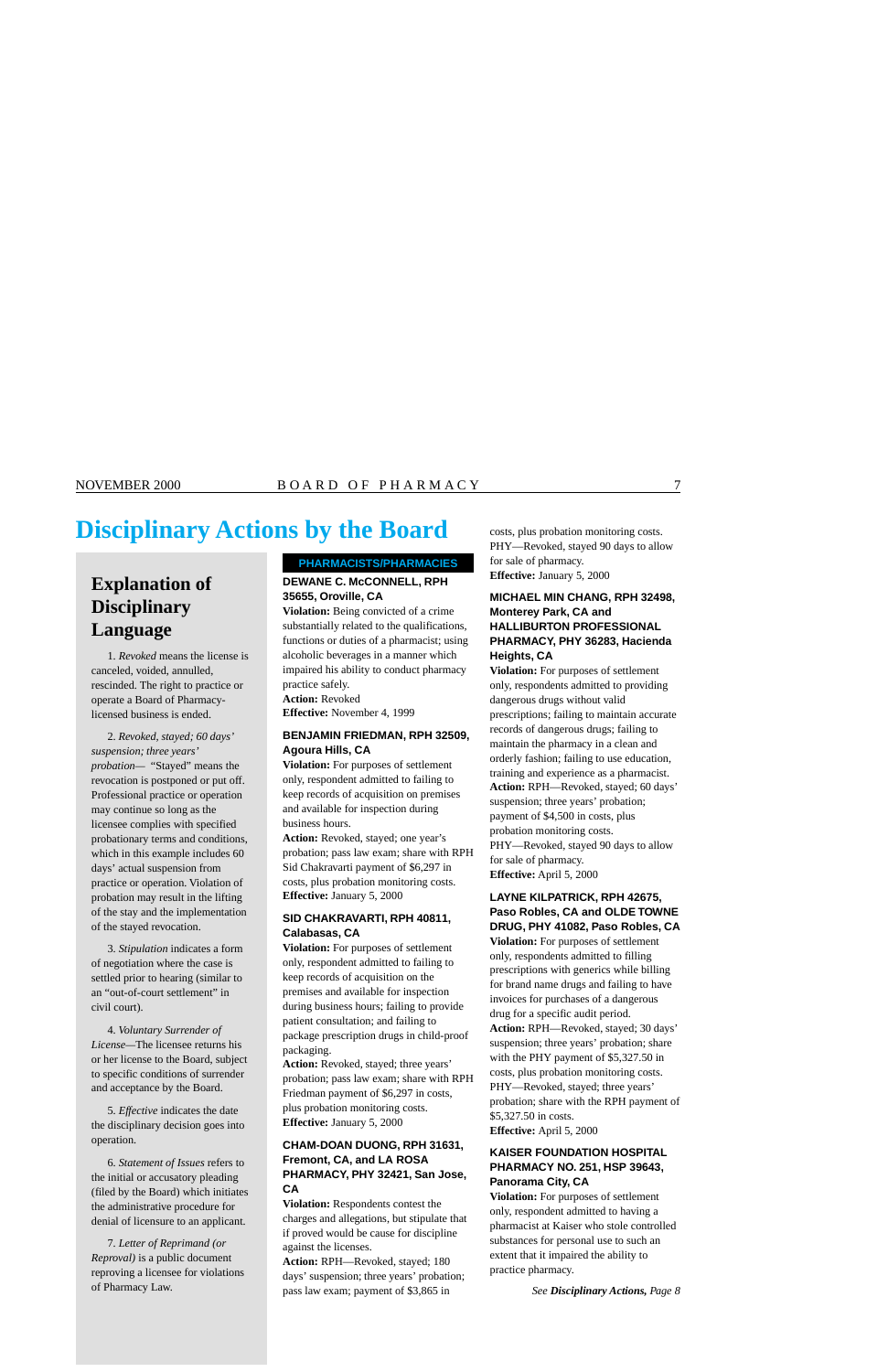### 8 BOARD OF PHARMACY NOVEMBER 2000

# **Disciplinary Actions**

*Continued from Page 7* 

**Action:** Revoked, stayed; one year's probation; share with RPH Tanaka payment of \$9,700 in costs, plus probation monitoring costs. **Effective:** June 1, 2000

### **GERALD TANAKA, RPH 28954, Northridge, CA**

**Violation:** For purposes of settlement only, respondent admitted to stealing controlled substances for personal use to such an extent that it impaired his ability to practice pharmacy; possessing controlled substances unlawfully. **Action:** Revoked, stayed; three years' probation; share with HSP Kaiser payment of \$9,700 in costs, plus probation monitoring costs. **Effective:** June 1, 2000

### **VIJAY KUMAR KHANNA, RPH 29946, Poway, CA**

**Violation:** Stealing dangerous drugs. **Action:** Revoked, stayed; three years' probation; payment of \$2,000 in costs, plus probation monitoring costs. **Effective:** June 1, 2000

### **MERILYN DUNN ROSS, RPH 36937, Scotia, CA**

**Violation:** Respondent, through stipulation, admitted that cause for discipline exists for using controlled substances and dangerous drugs in a manner to the extent that the use impaired her ability to conduct with safety the practice of pharmacy.

**Action:** Revoked, stayed; three years' probation; payment of \$1,500 in costs, plus probation monitoring costs. **Effective:** June 1, 2000

### **ROBERT BALDISERRI, RPH 26360, Novato, CA**

**Violation:** For purposes of settlement only, respondent admitted to using alcohol to the extent or manner as to be dangerous or injurious to himself or others.

**Action:** Revoked, stayed; five years' probation; suspended until Board receives recommendation from PRP; payment of \$1,125 in costs, plus probation monitoring costs.

**Effective:** June 1, 2000

### **NAOMI GENEVA OLSEN, RPH 47749, RPH 47749,Yreka, CA**

**Violation:** Committing multiple acts of dishonesty, deceit and general corruption of ordinary business practices before, during and after the period of time while employed as a pharmacist and business manager.

Writ of Mandate: Filed in Sacramento Superior Court.

**Action:** Revoked; payment of \$[2,613.50](https://2,613.50)  in costs.

**Effective:** June 3, 2000

### **HUNG PHI PHAN, RPH 45283, San Jose, CA**

**Violation:** For purposes of settlement only, respondent contests the allegation and charges, but stipulates that if proven would be cause for discipline.

**Action:** Revoked, stayed; 45 days' suspension, three years' probation; payment of \$4,000 in costs, plus probation monitoring costs. **Effective:** June 8, 2000

### **PHIEU LAM, RPH 39309, Sacramento, CA and LOTUS PHARMACY, PHY, 42189, Sacramento, CA**

**Violation:** For purposes of settlement only, respondents admitted to reselling drugs acquired at preferentially low prices and failing to insure the pharmacy's compliance with state laws pertaining to the practice of pharmacy.

**Action:** RPH—Revoked, stayed; three years' probation; pass law exam; share payment of \$4,800 in costs with Lotus Pharmacy, plus probation monitoring costs. PHY—Revoked, stayed; three years' probation; share payment of \$4,800 in costs with Lam, plus probation monitoring costs. **Effective:** June 11, 2000

### **ROBERT CARLTON FORTNER, RPH 47622, Long Beach, CA**

**Violation:** For purposes of settlement only, respondent admitted to being convicted of a crime substantially related to the practice of pharmacy; obtaining prescriptions which were neither authorized nor issued by a doctor or any of the doctor's staff.

**Action:** Revoked; payment of \$[2,444.50](https://2,444.50) 

in costs upon petition for reinstatement or application for any other Board license. **Effective:** June 11, 2000

### **SAMIR YOUSSEF, RPH 30740, Pasadena, CA and PACIFIC PLAZA PHARMACY, PHY 22280, Long Beach, CA**

**Violation:** Being convicted of a crime substantially related to the practice of pharmacy and failing to comply with the terms and conditions required in a prior administrative case.

Writ of Mandate: Filed July 5, 2000, in Los Angeles Superior Court; stay denied July 12, 2000.

Action: Both licenses revoked. **Effective:** July 6, 2000

### **ANTHONY JOSEPH VALTIERRA, RPH 28176, Manteca, CA**

**Violation:** Being convicted of a crime substantially related to the duties of a pharmacist and providing unauthorized prescription drugs.

**Action:** Revoked; payment of [\\$4,685.75](https://4,685.75) in costs

**Effective:** July 6, 2000

### **GOLD COAST MEDICAL SERVICES, PHY 42086, Eureka, CA**

**Violation:** Respondent contested the charges and allegations but stipulated that if proven would be cause for discipline. **Action:** Revoked, stayed; three years' probation; payment of \$2,000 in costs, plus probation monitoring costs. **Effective:** July 21, 2000

### **ELIZABETH SLAGLE, RPH 43052, Arcata, CA**

**Violation:** For purposes of settlement only, respondent admitted to operating as a wholesaler without a license; failing to maintain a current inventory; failing to maintain patient records in a confidential manner.

**Action:** Revoked, stayed; 30 days' suspension; pass law exam; payment of \$500 in costs, plus probation monitoring costs.

**Effective:** July 21, 2000

### **PAUL EUGENE MILLER, RPH 20151, Santa Cruz, CA**

**Violation:** Respondent contested the

*See Disciplinary Actions, Page 9*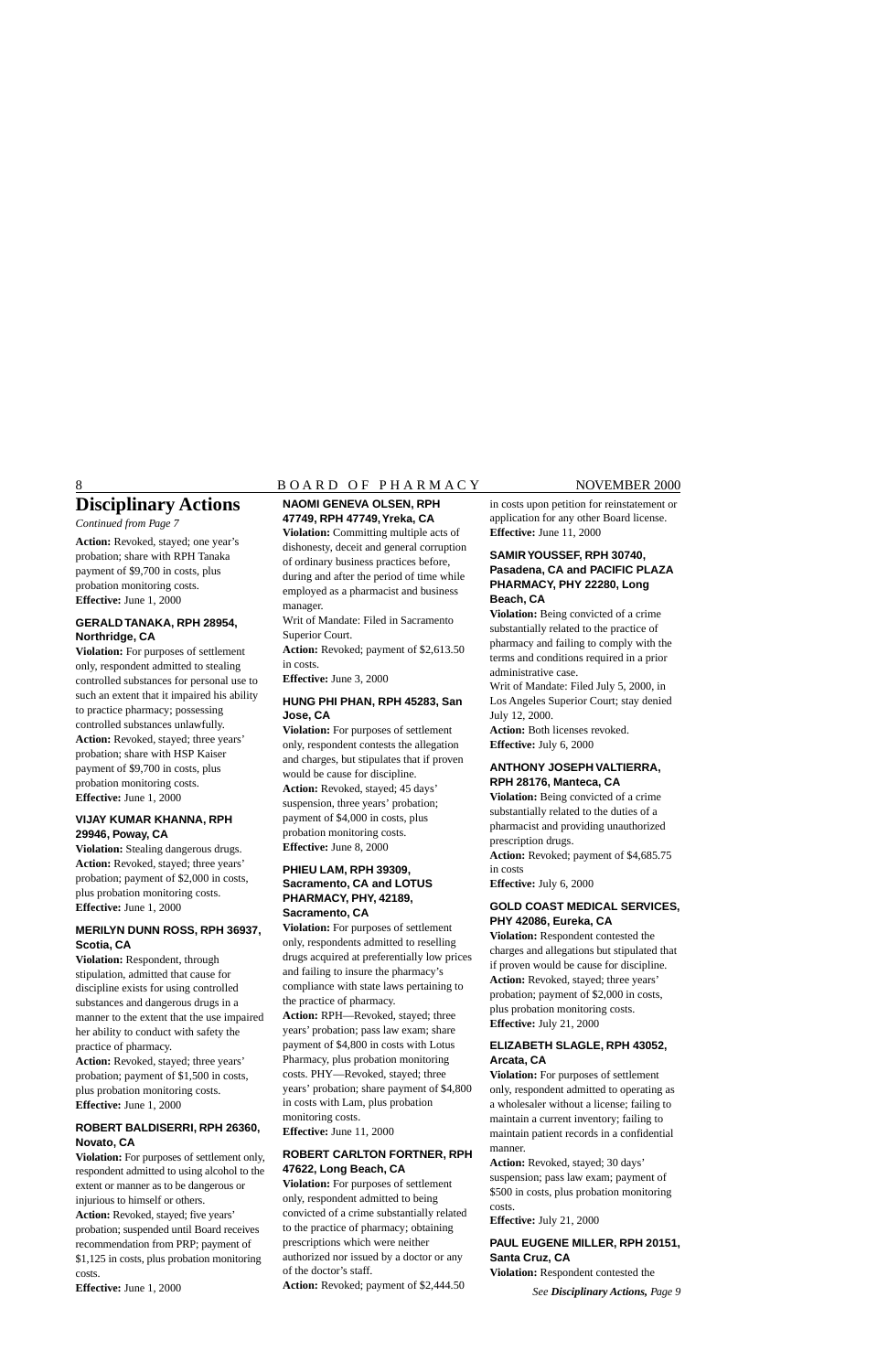# **Disciplinary Actions**

*Continued from Page 8* 

charges and allegations but stipulated that if proven would be cause for discipline. **Action:** Revoked, stayed; three years' probation; payment of \$1,500 in costs, plus probation monitoring costs. **Effective:** July 21, 2000

### **COSTCO PHARMACY No. 133, PHY 40375, Redding, CA**

**Violation:** By stipulation, accusation was withdrawn.

**Action:** Payment of \$3,000 in costs. **Effective:** July 25, 2000

### **ENG-HSU WU, RPH 33170, Arcadia, CA, and VALLEY SQUARE PHARMACY, PHY 30876, Alhambra, CA**

**Violation:** For purposes of settlement only, respondents admitted to breaching the corresponding responsibility to dispense controlled substances pursuant only to prescriptions issued for a legitimate medical purpose; dispensing prescriptions containing omissions, irregularities and/or uncertainty; failing to inventory Schedule III-V controlled substances at least every five years. **Action:** RPH—Revoked, stayed; 90 days' suspension; three years' probation; pass law exam; share payment of [\\$4,284.25](https://4,284.25) in costs with Valley Square Pharmacy, plus probation monitoring costs. PHY—Revoked, stayed; four days' suspension; three years' probation; share payment of [\\$4,284.25](https://4,284.25) in costs with Wu, plus probation monitoring costs. **Effective:** July 25, 2000

### **JOSEPH CLARENCE WOO, RPH 31108, Sacramento, CA**

**Violation:** For purposes of settlement only, respondent admitted to falsifying telephone order prescriptions; obtaining and furnishing medications to himself and his wife.

**Action:** Revoked, stayed; 60 days' suspension; three years' probation; payment of \$4,000 in costs, plus probation monitoring costs. **Effective:** July 29, 2000

### NOVEMBER 2000 BOARD OF PHARMACY 9

### **CHARLENE ANN KONO, RPH 37551, Sacramento, CA**

**Violation:** For purposes of settlement only, respondent admitted to aiding and abetting the violation of pharmacy laws by having her husband obtain and furnish numerous dangerous drugs and controlled substances without lawful prescriptions or authorization; possessing these

medications without lawful prescriptions. Writ of Mandate: Filed August 11, 2000, in Sacramento Superior Court; temporary stay ordered on August 15, 2000, for two of the terms and conditions of the disciplinary action.

**Action:** Revoked, stayed; three years' probation; pass pharmacist licensure exam; payment of \$4,000 in costs, plus probation monitoring costs. **Effective:** July 29, 2000

### **TECHNICIANS**

### **IMELDA BANUELOS,TCH 13276, Chula Vista, CA**

**Violation:** For purposes of settlement only, respondent admitted to being convicted of a crime substantially related to the practice of a pharmacy technician. **Action:** Revoked, stayed; three years' probation; pass pharmacy technician certification exam; payment of \$2,025 in costs.

**Effective:** April 5, 2000

### **EMAD MOHAMED,TCH 6082, Sacramento, CA**

**Violation:** Respondent admitted to being convicted of a crime substantially related to the practice of a pharmacy technician. **Action:** Revoked; payment of \$2,000 in costs upon petition for reinstatement or application for any other Board license. **Effective:** June 1, 2000

### **CARLOS FERNANDO MATA,TCH 7059, Reseda, CA**

**Violation:** For purposes of settlement only, respondent admitted to driving while under the influence and possessing a controlled substance.

**Action:** Revoked, stayed; three years' probation; suspended until passing the Pharmacy Technician Certification Board (PTCB) examination; payment of \$3,000

in costs, plus probation monitoring costs. **Effective:** June 11, 2000

### **JOHNNY A. GALVAN,TCH 18133, San Francisco, CA**

**Violation:** Unlawful conduct substantially related to the qualifications, duties and responsibilities of a pharmacy technician. **Action:** Revoked, stayed; suspended until passing the PTCB examination; five years' probation; payment of \$1,128, plus probation monitoring costs. **Effective:** July 6, 2000

### **MELISSA JEAN DOWNS,TCH 19713, San Diego, CA**

**Violation:** Being under the influence of and in unlawful possession of a controlled substance.

**Action:** Revoked **Effective:** July 29, 2000

### **CHIP JOHNSON,TCH 24301, Sonoma, CA**

**Violation:** Taking controlled substances from his employer for self-administration; possessing such controlled substances without a prescription. **Action:** Revoked **Effective:** July 29, 2000

### **KELLY JEAN WOLFE,TCH 23754, El Cajon, CA**

**Violation:** Convicted of a crime substantially related to the practice, duties and qualifications of a pharmacy technician. **Action:** Revoked **Effective:** July 29, 2000

### **WHOLESALERS/EXEMPTEES**

### **INTER PHARMA, WLS 2530, San Diego, CA and INTER PHARMACY, WLS3097, Chula Vista, CA**

**Violation:** Purchasing, storing and selling dangerous drugs without proper licensure; failing to provide, when requested, all acquisition records related to dangerous drugs; exporting drugs without proper FDA licensure; providing false information to the Board. **Action:** Both licenses revoked. **Effective:** June 11, 2000

*See Disciplinary Actions, Page 10*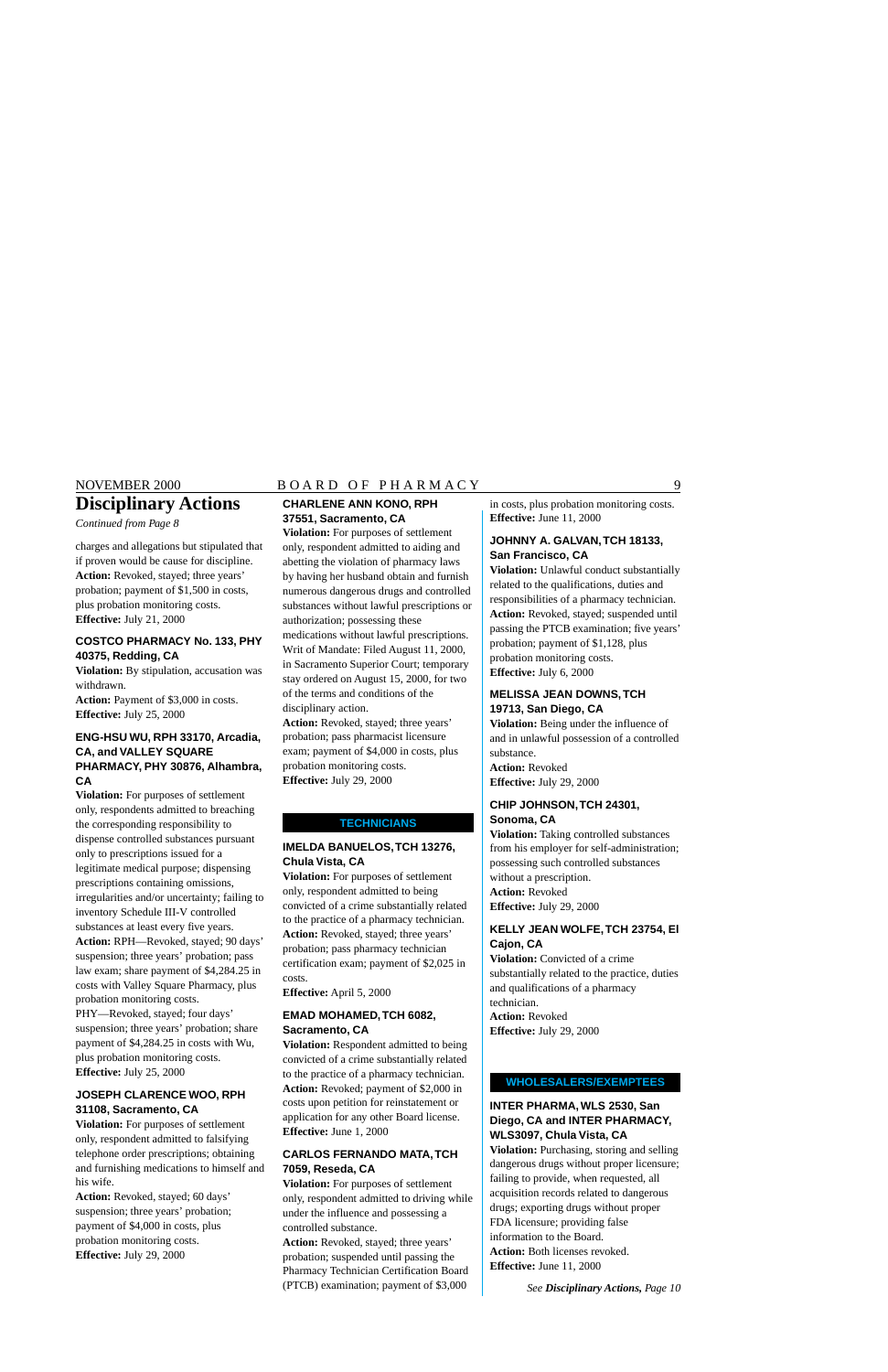### 10 BOARD OF PHARMACY NOVEMBER 2000

# **Disciplinary Actions**

*Continued from Page 9* 

### **HECTOR TORRES, EXC 11496, San Diego, CA and HECTOR TORRES, EXC 13058, Chula Vista, CA**

**Violation:** Purchasing, storing and selling dangerous drugs without proper licensure; failing to provide, when requested, all acquisition records related to dangerous drugs; exporting drugs without proper FDA licensure; providing false information to the Board. **Action:** Both licenses revoked. **Effective:** June 11, 2000

### **CARLOS ORTIZ, EXC 13059, Chula Vista, CA**

**Violation:** Exporting drugs without proper FDA licensure. **Action:** Revoked. **Effective:** June 11, 2000

### **STATEMENT OF ISSUES**

### **FARAMARZ GANJIAN, PHARMACIST LICENSURE EXAM APPLICANT, East Hills, NY**

**Violation:** For purposes of settlement only, respondent admitted to committing acts of unprofessional conduct by holding and offering for sale misbranded and repacked drugs; purchasing drugs outside the proper channels of distribution of prescription-required drugs. **Action:** Application approved; upon issuance, the license will be revoked, stayed; placed on three years' probation; payment of probation monitoring costs. **Effective:** March 28, 2000

### **ROBERT B. McGEE, PHARMACIST LICENSURE EXAM APPLICANT, Long Beach, CA**

**Violation:** For purposes of settlement only, respondent admitted to engaging in the practice of pharmacy without a license. **Action:** Application approved; upon issuance, the license will be revoked, stayed; two years' probation; payment of probation monitoring costs. **Effective:** April 5, 2000

### **MIKA ALVIN ROSS, PHARMACY TECHNICIAN REGISTRATION**

### **APPLICANT, Redding, CA**

**Violation:** Convicted of a crime substantially related to the practice of a pharmacy technician. **Action:** Application denied. **Effective:** April 5, 2000

### **RHONDA L. PALMER, PHARMACY TECHNICIAN REGISTRATION APPLICANT, Oakland, CA**

**Violation:** Being convicted of a felony crime, which was substantially related to the duties, qualifications and functions of a pharmacy technician.

**Action:** Pharmacy technician registration denied.

**Effective:** May 6, 2000

### **KIEONNE DAWSON, PHARMACY TECHNICIAN REGISTRATION APPLICANT, Fairfield, CA**

**Violation:** Being convicted of crimes, which were substantially related to the duties, qualification and functions of a pharmacy technician.

**Action:** Pharmacy technician registration denied, stayed; three years' probation. **Effective:** May 6, 2000

### **VISTA DEL MAR HOSPITAL PHARMACY, HOSPITAL PHARMACY APPLICANT, Ventura, CA**

**Violation:** For purposes of settlement only, respondent admitted to ordering and obtaining dangerous drugs and controlled substances without legal authority to obtain, possess or distribute; at no time did the application have a currently licensed pharmacy or pharmacist. **Action:** Hospital permit granted; revoked, stayed; three years' probation; payment of \$2,500 in costs, \$2,500 in civil penalty and probation monitoring costs. **Effective:** May 17, 2000

### **JAMES NARDELLO, PHARMACY TECHNICIAN REGISTRATION APPLICANT, Sonora, CA**

**Violation:** Being convicted of a crime substantially related to the duties of a pharmacy technician.

**Action:** Registration denied, stayed; three years' probation; payment of probation monitoring costs. **Effective:** JULY 6, 2000

### **VOLUNTARY SURRENDER OF LICENSES**

### **YOUNG MI JUNG, RPH 41568, Cupertino, CA**

**Violation:** No violation—respondent stipulated to surrender of license. **Effective:** November 5, 1999

### **BARGAIN DRUGS, PHY 35209, Los Angeles, CA**

**Violation:** For purposes of settlement only, respondent admitted to failing to provide patient consultation; failing to package prescription drugs for oral administration in a special package designed to be significantly difficult for a child under five to open; and failing to correctly label containers. **Effective:** January 5, 2000

### **PAUL WAH KWAI YUNG, RPH 29386, San Diego, CA**

**Violation:** For purposes of settlement only, respondent admitted to failing to comply with certain terms and conditions of his probation in administrative case 1845. **Action:** Upon relicensure, payment of \$3,100 cost recovery balance from AC 1845.

**Effective:** January 5, 2000

### **PETER CHAU HOANG MAI, RPH 40408, Huntington Beach, CA and M.N. PHARMACY, PHY 36296, Long Beach, CA**

**Violation:** For purposes of settlement only, respondents admitted to being convicted of a crime substantially related to the practice of pharmacy; failing to maintain records and a current inventory; illegally distributing drug samples. Writ of Mandate: Filed in Los Angeles Superior Court on June 27, 2000; denied September 22, 2000.

**Effective:** June 9, 2000

### **DGL DISTRIBUTORS, WLS 2884, Eureka, CA, LARRY WADSWORTH, EXC 12559, Eureka, CA, and DAVID WADSWORTH, EXC 12611, Eureka, CA**

**Violation:** Respondents contest the charges and allegations but stipulate that if proven would be cause for discipline. **Effective:** July 21, 2000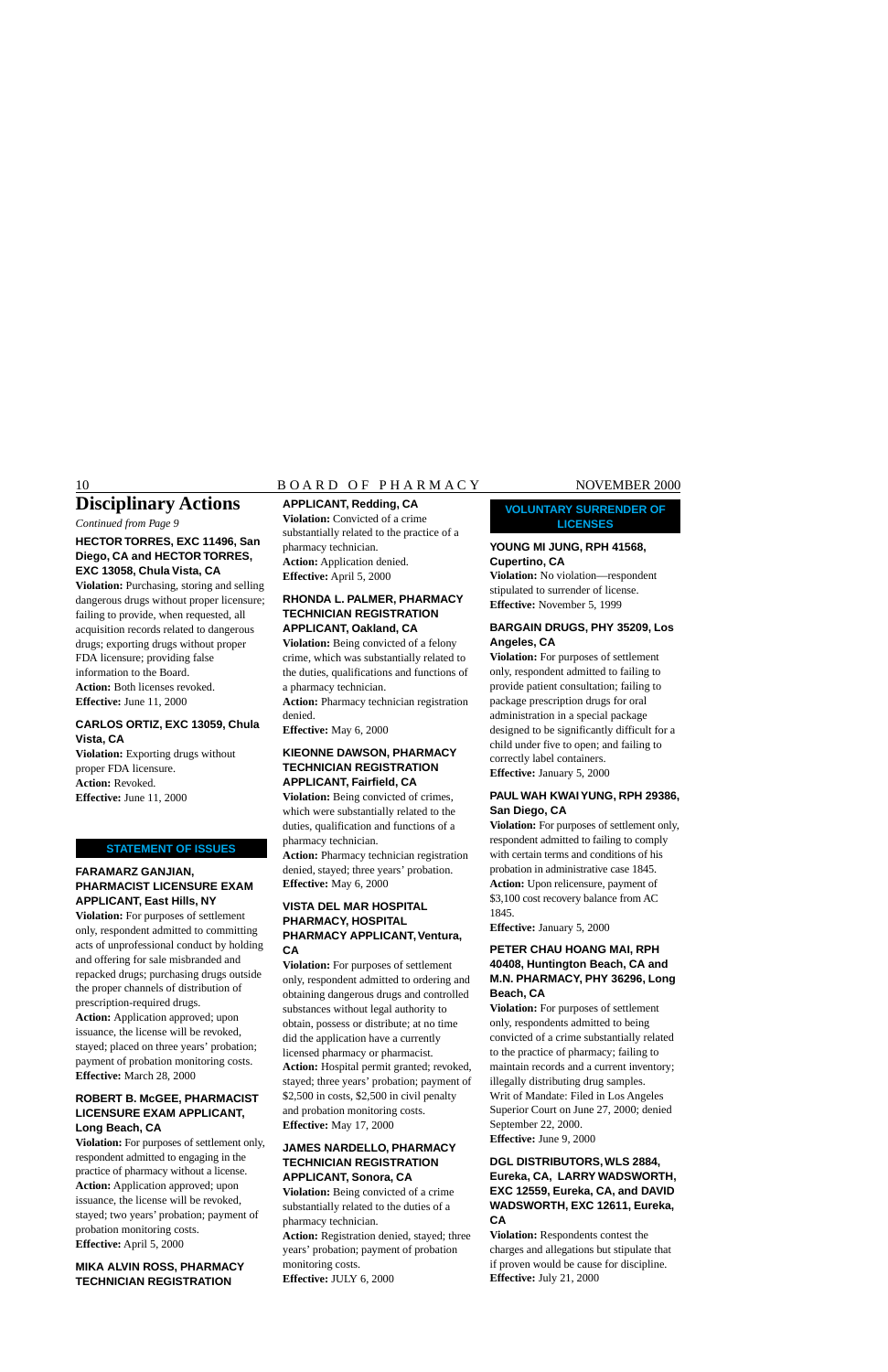### **CHANGE OF ADDRESS FORM Please fax to (916) 327-6308, or 322-3561, 323-5743 Or mail to the California State Board of Pharmacy at the above address.**

*Please Print Clearly* 

| Licensee Name:                                                                                                                                                                                                                                                                                          |                   |
|---------------------------------------------------------------------------------------------------------------------------------------------------------------------------------------------------------------------------------------------------------------------------------------------------------|-------------------|
| License, Permit, or Registration Number (Please include prefix - RPH, INT, TCH)                                                                                                                                                                                                                         |                   |
|                                                                                                                                                                                                                                                                                                         |                   |
| Present address of record:                                                                                                                                                                                                                                                                              |                   |
|                                                                                                                                                                                                                                                                                                         |                   |
|                                                                                                                                                                                                                                                                                                         |                   |
| Please change my address of record to: (May be post office box, personal mail box, business address, etc.). This<br>address is accessible to the public via written request. All Board mailings-license renewal applications, license<br>renewals, newsletters, notices, etc.- will go to this address. |                   |
|                                                                                                                                                                                                                                                                                                         |                   |
| Confidential residence street address (must be listed if the address of record is not your residence address):                                                                                                                                                                                          |                   |
|                                                                                                                                                                                                                                                                                                         |                   |
| Social Security Number (for purposes of identification only)                                                                                                                                                                                                                                            | Telephone number: |
| Signature of licensee:                                                                                                                                                                                                                                                                                  | Date:             |
|                                                                                                                                                                                                                                                                                                         |                   |